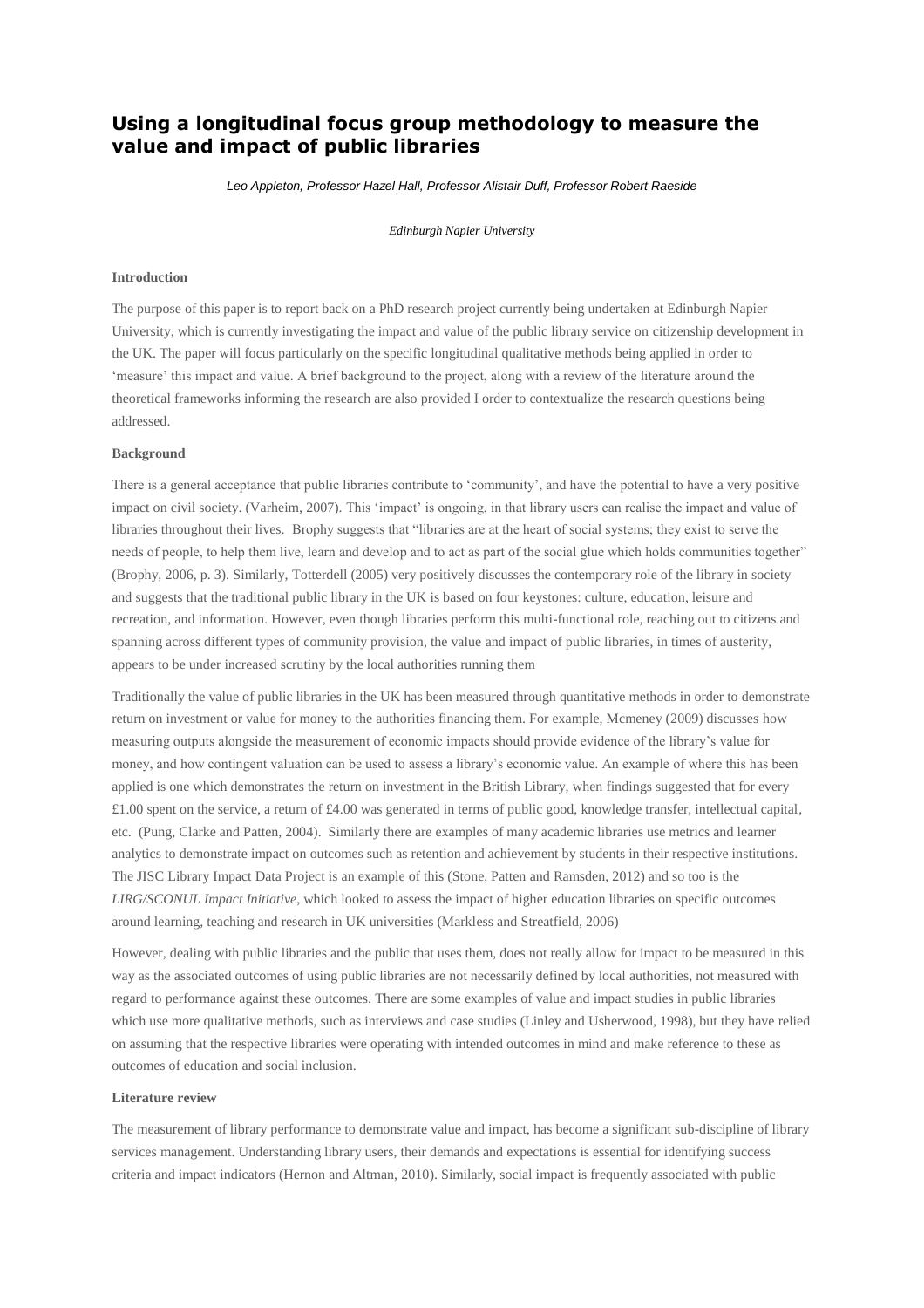library services and the impact that they have on their communities and constituents (Kerslake and Kinnel, 1997). Whilst the research is grounded in the broad theme of public library performance measurement, it is also underpinned by some theoretical frameworks. A brief overview of these frameworks is provided below by way of a brief literature review:

# *Exchange theory*

Information science has traditionally 'borrowed' theories originally developed in other areas to inform information science research (Hall, 2003). Exchange theory can be regarded as an appropriate theory on which to discuss the creation and exchange of knowledge and information. Exchange theory argues that commodities are bought and sold in transactions which are subject to contracts, conditions and obligations and that currency is exchanged during these transactions. Any human creation can be a 'commodity' and commodities have 'value'. Value can be regarded as 'use value', which is the personal value that someone gains from consuming the commodity and 'exchange value', the value in monetary terms which might be given in order to obtain the commodity. (Best, 2003).

The production and exchange of information and knowledge and social capital as useful commodities has become established as one of the major functions of the public library. The benefit to individuals and communities through having access to these tangible outputs of public library use are the outcomes by which the impact and the value of the public library might be measured. Therefore it is important at this stage of the study to appreciate the possible theories which contribute to the concept of the public library service.

Exchange theory, even when applied to knowledge and social capital, is largely associated with commercial gain or competitive advantage and ultimately the transaction or exchange is financially (economically) driven. It is perhaps difficult to see the role of the library within these purely capitalist and macroeconomic models but 'social exchange theory' offers something potentially more appropriate and comprehensible with regard to the role of libraries in the creation and exchange of knowledge, information and social capital.

Hall (2003) also introduces the concept of 'gift giving' in non-capitalist societies. She explains that economic anthropologists have discussed systems of social exchange of physical artefacts as gift economies and that the rituals of gift giving provide insight into group values and behaviours such as the mutual regard and respect of parties involved in the exchange. Through this 'borrowing' of exchange theory it is possible to view the transactions which take place in the public library through an economic or socio-economic lens. This is important in respect of establishing what the intended outcome of public library use is and indeed the mechanisms (i.e. exchanges) through which the outcomes might be achieved. A basic understanding of this is required in order to consider how the impact and value of such outcomes might be measured.

#### *The role of the public library in the Information Society*

The Information Society is a concept which can be used to frame the idea that vast amounts of information are constantly generated and used and that in order to benefit from this, individuals and organisations need to maintain access and proactively engage with information. In this respect, libraries are used purposefully by people every day on several different levels as a means to access space, support, advice, technology and information: "supporting the self-education of the citizenry in order that they may become fully participating members in a democratic society." (Alsted and Curry, 2003, p. 2).

One of the fundamental issues at the heart of information society or knowledge society studies is the sheer speed with which new knowledge and information is produced and the impact that this has on its dissemination, let alone critical consumption and ultimate impact and value of the knowledge and information. Bell (1973) and Duff (2000) talk about information flows and in doing so acknowledge the problem of information overload.

Information Society studies seeks to address the issues around information generation and dissemination through a number of theses, but at its centre is the impact of information. Feather's work on the Information Society explains the use of information within a variety of economic and cultural environments and also discusses in detail how the commercial value of information becomes increasingly important in a world in which data can be transmitted across the globe in a matter of seconds (Feather, 2013). This in itself suggests a certain pressure on individuals, communities and organisations to be able to adequately seek, absorb, critique, discern, process and effectively use information and knowledge. The narrative about the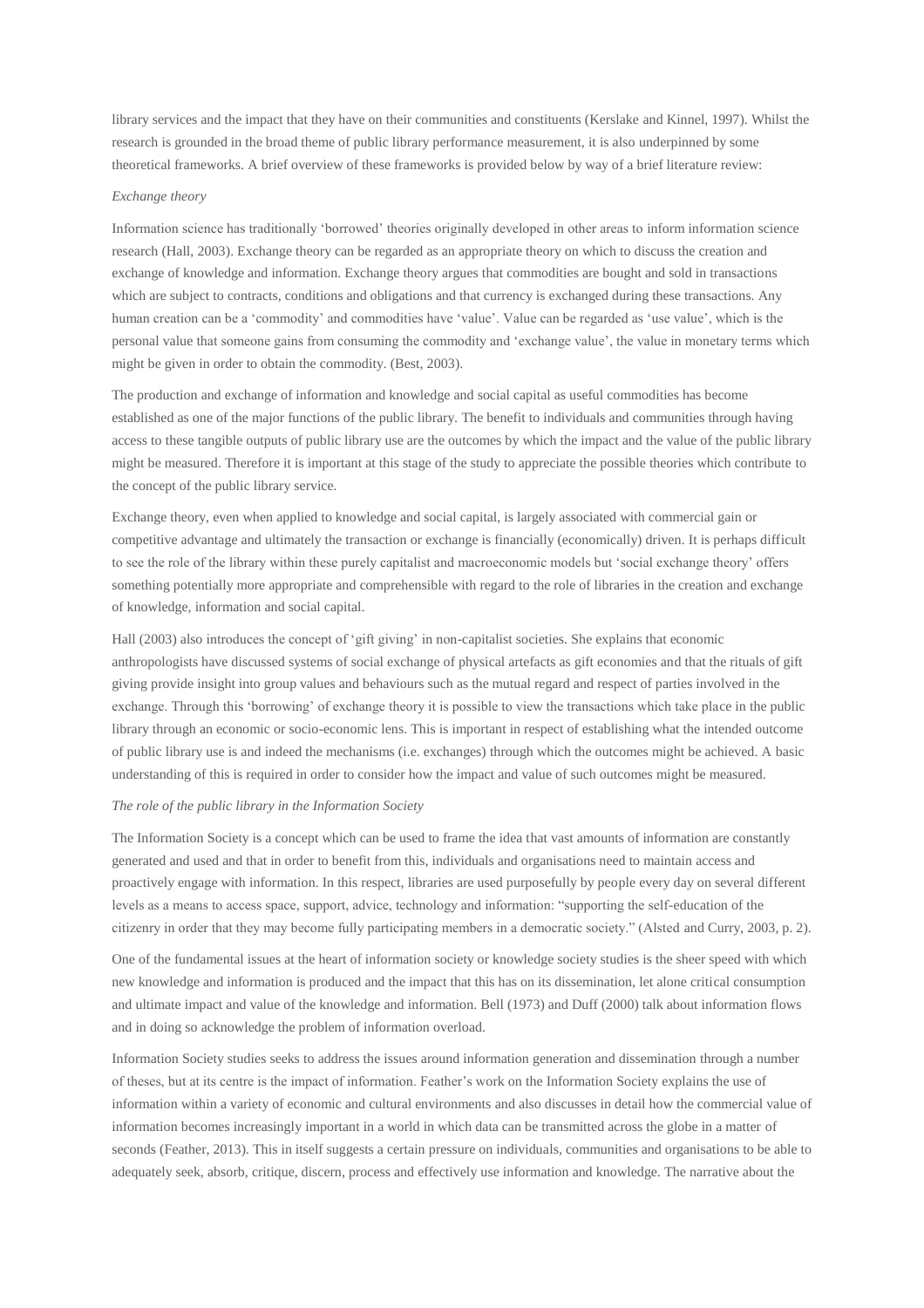Information Society also suggests that information production certainly is not shrinking and differences between types of information is becoming less and less clear. This all leads to the potential for individuals to be overwhelmed by information which can result in potentially disengaging from making use of knowledge and information.

## **Synthesis and research questions**

The Information Society literature points to the fact that information production, information flows, information overload all as a result of the modern information society. When this is considered alongside exchange theory one starts to see the role that the public library might play in such an environment. A lot of the literature reviewed also discusses the roles and responsibilities of the public library system particular with regard to citizenship and democracy.

Webster regards information as having a very powerful role within a democracy and talks about the concept of the 'public sphere', that is publicly available, reliable and adequate information which will facilitate sound discussion inform opinion and debate (Webster, 2006), and suggests that the public library network is the nearest thing that the UK has to a public sphere. It is this role of the public library, as the public sphere which makes sense of and makes accessible the information flows of the Information Society. This is not necessarily referenced or acknowledged on the literature which looks at the role and the outcomes measurement of public libraries. The value of the public library service and the impact that it has on the citizenry could be demonstrated through identifying social wellbeing and citizenship development outcomes and determining whether active usage of the public library services has afforded these. In considering this it is also possible to see how individuals and communities exchange knowledge, intellectual, transactional, human and social capital in their habitual use of the library service.

Therefore, there are two broad research questions which the project is seeking to address:

•To what extent is an individual's position advantaged or disadvantaged as a result of using public libraries?

•What is the impact of using a public library service on individual and community citizenship?

## **Methodological considerations**

Having established the focus for the research and the research questions the next stage was to consider a research strategy, which included potential methods for conducting the research. On a very basic level there are three simple options for empirical data gathering available in the social sciences: watching people; asking people; looking for evidence. In other words, 'watching' becomes 'observation', 'asking' becomes 'interviewing', 'using questionnaires', or 'administering tasks', whilst 'looking for evidence' includes 'desk-based research' or 'document analysis' (Robson and McCarten, 2016, p. 241)

The first decision taken was whether a quantitative or qualitative (or indeed mixed) approach should be taken. Usage figures for public libraries are available via CIPFA (Chartered Institute of Public Finance and Accountancy, 2017) and as such demonstrate how much is spent of individual public libraries and whole library authorities, how well they are used, and ultimately the value for money in costs per transaction, or spend per citizen. The CIPFA statistics are not a measure against library outcomes, therefore making use of these would not satisfy the research questions which effectively need to be answered in a more qualitative manner.

# **Qualitative methods**

The nature of this study lends itself to a qualitative research method through which the impact and value of public library use could be measured within the theoretical frameworks underpinning the research. The method would need to be able to produce anecdotal and reflective data regarding how public libraries have an impact on the citizenry. Several methods were duly considered including interviewing public library users and a case study approach.

Interviews with library users would have been a suitable method, but within the scope and time limits of the research there was no guarantee that sufficient library users (i.e. those who could focus on citizenship development within the Information Society) could be guaranteed. There was also the issue of having access to different public library authorities and the logistics of arranging a critical mass of interviews across representative areas of the UK. This method was therefore discarded from a logistical point of view.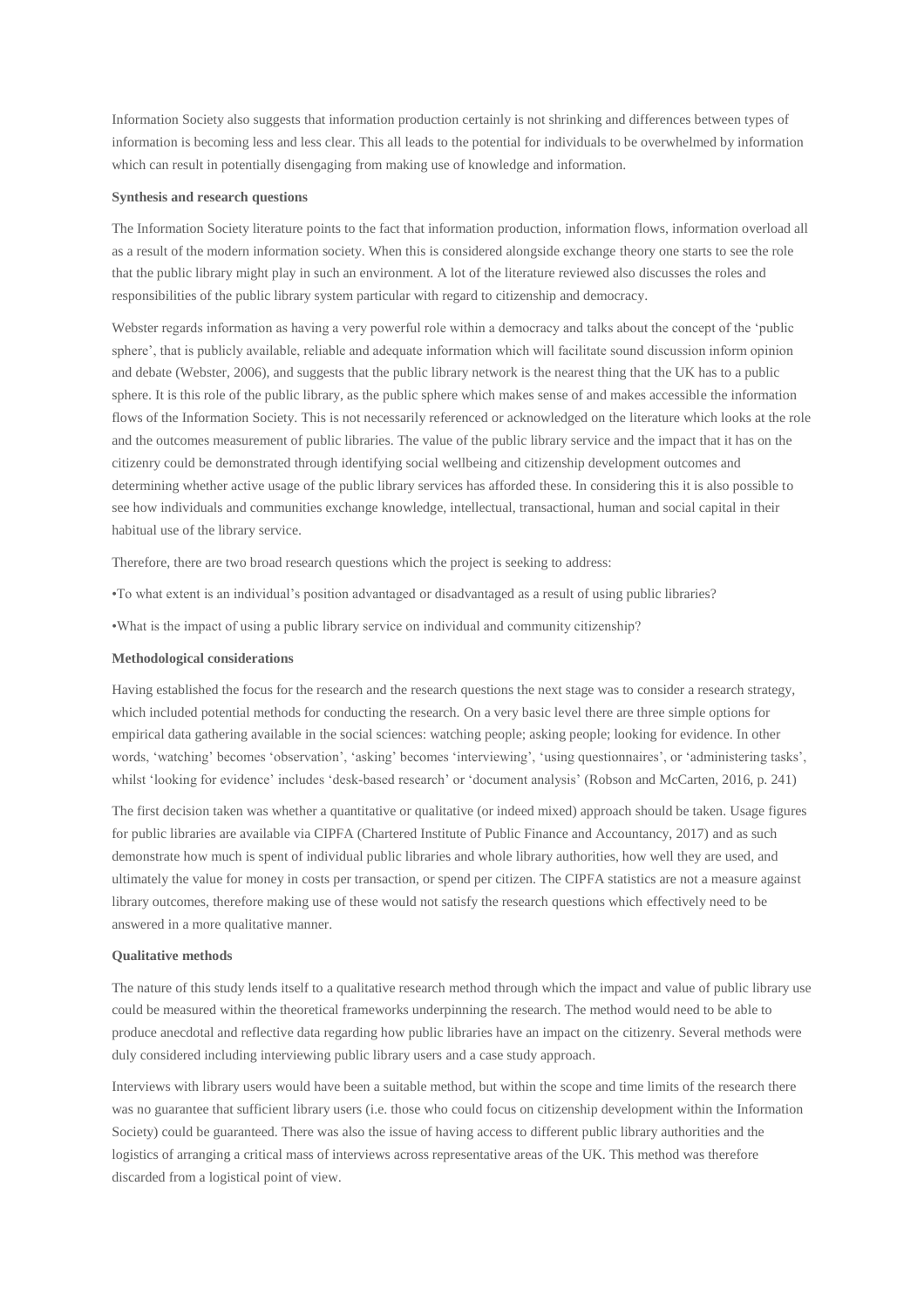A case study approach was also considered, but it was felt that it might prove too difficult to find suitable case studies in which the research questions would be addressed. Whilst using case studies would have gone some way to enabling discussion around citizenship development it was felt that the aspect of talking to a critical mass of library users and discussing with them about how their library usage benefits them and has an impact on their development as active citizens would be the best way to generate the data required for this study.

# **Focus group method**

A focus group method was chosen and agreed upon as the method with the most potential. In the first instance, one of the key elements of the methodology which need to be tested was the focus group interview itself. The key features of a focus group, as identified below, appear to be appropriate channels through which to elicit the data required for this research:

"Focus group interviews typically have five characteristics or features. These characteristics relate to the ingredients of a focus group: (1) people, who (2) possess certain characteristics, (3) provide qualitative data (4) in a focused discussion (5) to help understand the topic of interest." (Krueger and Casey, 2009, p. 6).

Taking these characteristics into consideration, the research requires a method in which subjects (library users) are invited to discuss and share their experience of using public library services and to reflect upon how their library usage has affected them (understanding, knowledge, participation, lifestyle, citizenship, etc.) Having access to multiple participants and provoking discussion allows for the research questions to be addressed, but within an accessible and understandable conversation, allowing participants to talk freely and discuss their experience of library usage.

# **Pilot focus group**

A pilot focus group was convened in September 2014 in order to test out the focus group method and to assess its appropriateness as a method for investigating the specific research questions. The Principle Investigator (PI) had access to Liverpool City Libraries, which was used in order to pilot the method.

The focus group was advertised using posters in and around the Liverpool City Library Services libraries, and was also included on the council Webpages and it was hoped that it would attract between 6 and 10 participants. Eight people eventually signed up for the focus group, which was an appropriate and workable number. They represented different users and demographics of the user population of Liverpool Central Library, including a gender balance and representation of different age groups, ethnicity and nationality.

The participants were asked to provide some personal details in advance of the discussion in order that demographics, representation and protected characteristics might be considered during the data evaluation stage.

|               | Age       | <b>Gender</b> | Occupation                             | <b>Nationality</b>         | <b>Libraries</b><br>used | <b>Reasons</b>                               |
|---------------|-----------|---------------|----------------------------------------|----------------------------|--------------------------|----------------------------------------------|
| Participant 1 | $45 - 54$ | $\mathbb{F}$  | Lecturer                               | Indian /<br><b>British</b> | <b>Central</b>           | Books, Computers,<br><b>Events</b>           |
| Participant 2 | $75 - 84$ | M             | <b>Retired</b><br>professor            | Indian                     | <b>Central</b>           | Interest /<br>Knowledge                      |
| Participant 3 | $65 - 74$ | $\mathbb{F}$  | <b>Retired mental</b><br>health worker | <b>British</b>             | <b>Breck Rd.</b>         | Borrowing,<br>Reference,<br><b>Computers</b> |
| Participant 4 | $16 - 24$ | M             | College student                        | <b>British</b>             | <b>Central</b>           | Reading,<br><b>Computers</b>                 |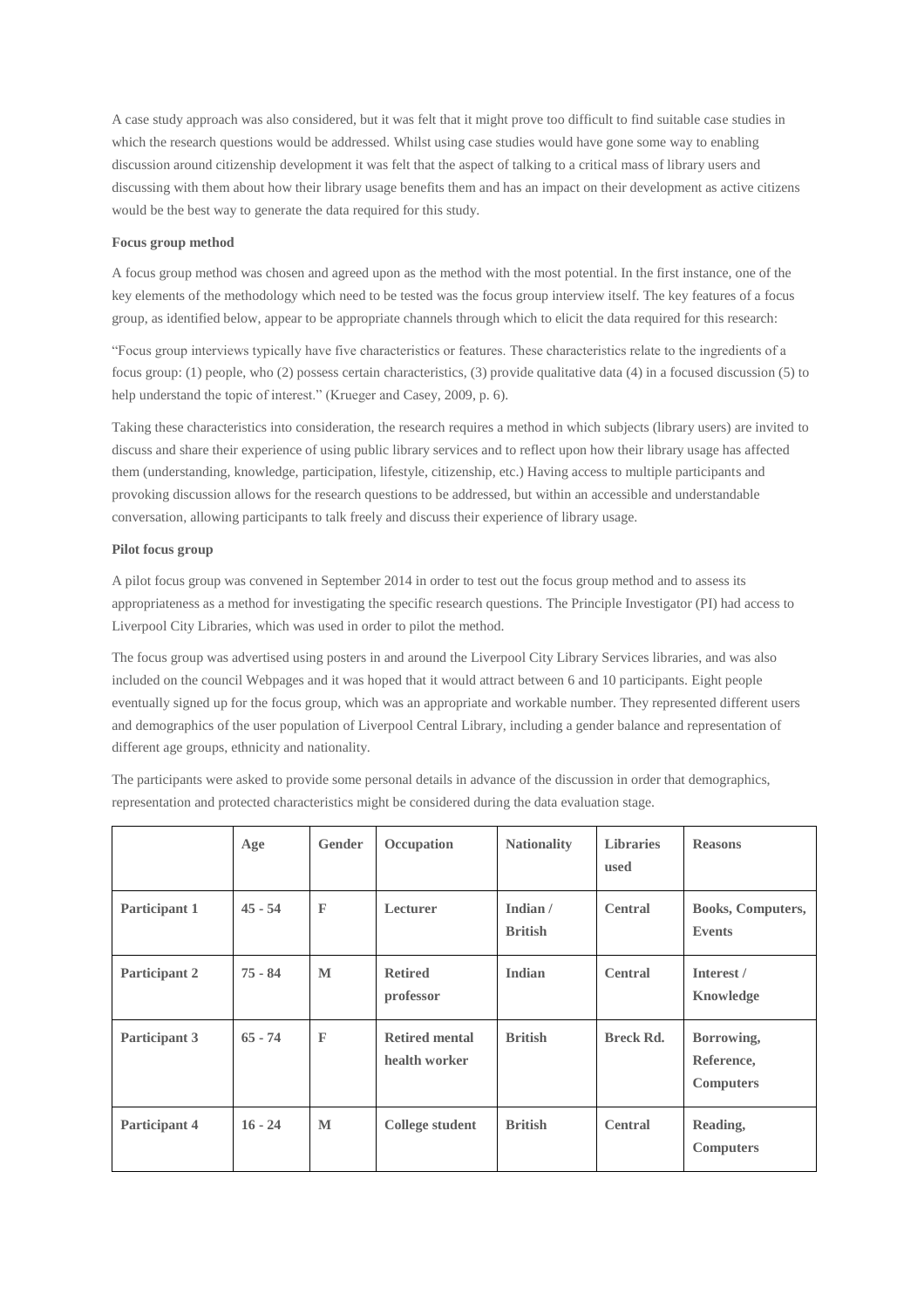| Participant 5 | $55 - 64$ | M            | <b>Retired</b> | German         | <b>Central</b>                            | Computers,<br><b>Internet</b>               |
|---------------|-----------|--------------|----------------|----------------|-------------------------------------------|---------------------------------------------|
| Participant 6 | $35 - 44$ | M            | Photographer   | Venezuelan     | <b>Central</b>                            | <b>Books, Borrowing,</b><br><b>Internet</b> |
| Participant 7 | $55 - 64$ | $\mathbb F$  | <b>Retired</b> | <b>British</b> | Central,<br>Allerton,<br><b>Childwall</b> | <b>Books, Studying</b>                      |
| Participant 8 | $55 - 64$ | $\mathbb{F}$ | Social worker  | <b>British</b> | Central,<br>Allerton,<br>Childwall        | <b>Books, Borrowing,</b><br><b>Studying</b> |

*Figure 1: Details and demographics of pilot focus group participants*

Focus group theory suggests that a set of four therapeutic factors ordered within a focus group discussion represent stages of a discussion (Foulkes, 1964), and that time and consideration for each stage can optimise the usefulness and data outputs from said discussion. The first factor, *social integration* is the opportunity for equal participation by the participants within the discussion. The second factor, *mirror reaction* allows for participants to realise the shared values, anxieties and experiences that they have around the subject being discussed. The third factor, *condenser phenomenon*, is the collective conscious and unconscious of the group which enables participants to talk about the issues raised within the group discussion session, and the fourth factor, *exchange*, is the process of sharing information which forms the main part of a focus group discussion (Fern, 2001). This approach was applied during the pilot focus group, in order to test out methods of facilitating discussion within the broader methodology**.**

# **Ethics**

Ethics is concerned with the attempt to formulate codes and principles of moral behaviour within the research process. Ethical enquiry needs to inform the reasons for action in the conduct of social research and should protect participants and the integrity of the inquiry (May, 2011). Taking this into consideration, the process of the focus group was explained to the participants, including the requirement for obtaining personal details which would be for analysis only and which would remain anonymous. An 'informed consent form' was distributed to the group, and this was explained and also read aloud to the participants. An anticipated longitudinal nature of the study was also explained in the hope that the focus group could be reconvened at a later stage of the research.

# **Focus group questions**

The initial literature review findings were used to develop the questions which were then used in the pilot focus group. They were designed to provoke discussion which might inform the research. The questions were split into three general thematic areas, each of which was given an equal amount of time, with a fourth question intended as a 'wrap up' included briefly at the end of the interview:

1. Feelings and Attitudes

What are your feelings towards the public library (i.e. how do you feel when you are making use of the library?)

- What would you say your attitude was towards the public library?
- 2. Who are libraries for?
	- Who do you think libraries are for and why?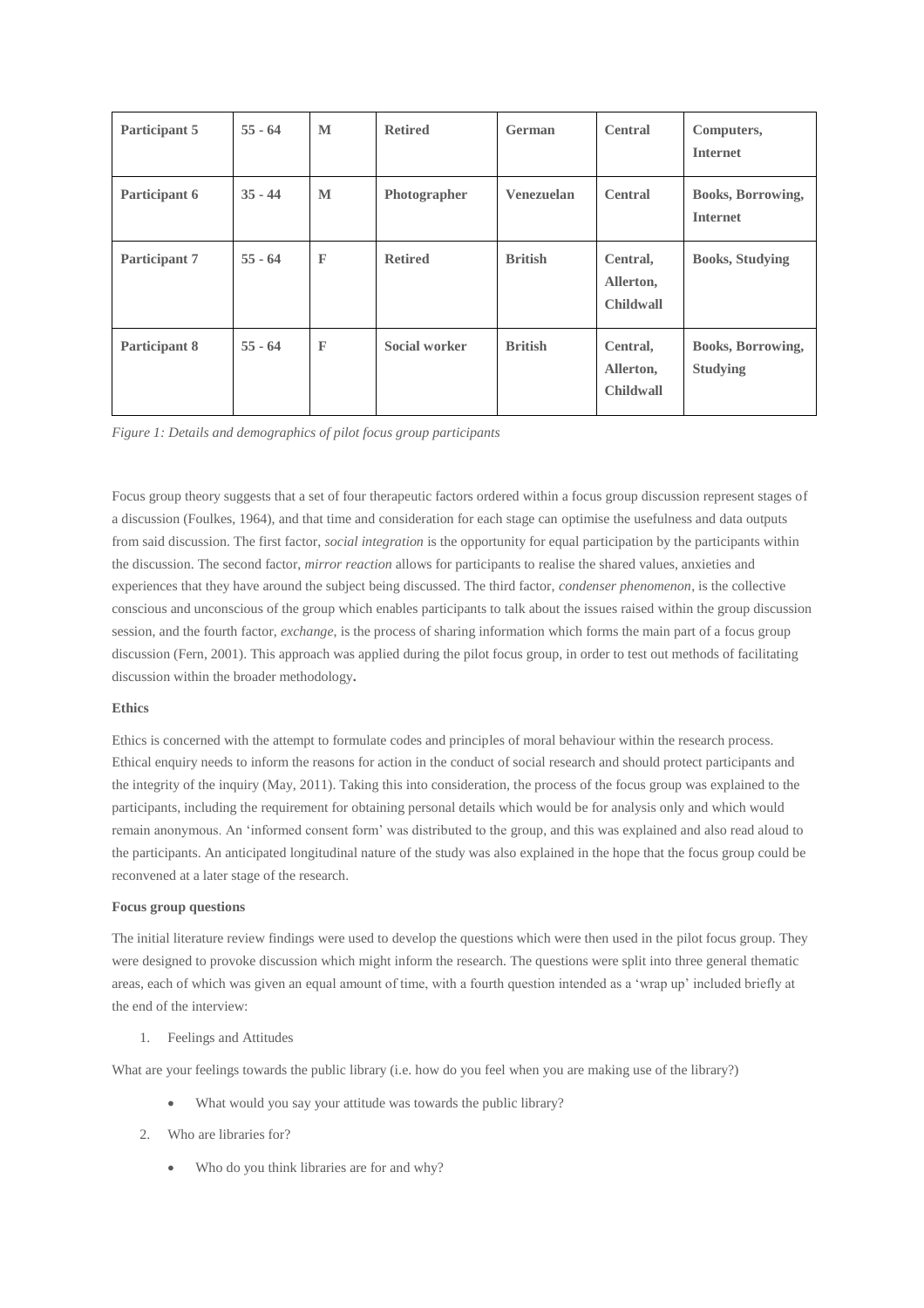- What do you think libraries contribute to society?
- What would happen if there were no libraries?
- What do you think about the future of information?
- 3. Citizenship
	- What do you think is meant by the term citizenship?
	- How do you think your citizenship is affected by using the library?
	- Have you been able to do anything different as a result of using the library?
- 4. What do you like about the library?

The discussions from the pilot focus group were very rich and provided much useful qualitative data, which in turn informed a values framework which could be used in subsequent focus group discussions required for the empirical element of the study.

The values framework consists of three main themes:

- Values around the epistemic function of libraries
- Values around access to libraries, information and support
- Values around integration and inclusion

# **Analysis of pilot focus group data**

When analysing the transcript of the pilot focus group and individual comments and observations made therein it became clear that whilst the participants themselves presented a diverse mix of public library users. They were in agreement that their library service was indeed very valuable and there was a sense of pride in having access to their local and central libraries. The participants had a lot of praise for the physical space, the resources and the staff support in general as well as the concept of 'library' and the services and resources that they had access to. The discussions and observations from the focus group were very enlightening and in themselves allowed for a deeper understanding of potentially why people choose to use public library services, how they do so and how they benefit as individuals and community

It is this benefit/advantage perspective which the research project aims to explore as it seeks to understand how libraries play a role and have an impact on the citizenry in the United Kingdom. Therefore, the data generated from the initial pilot group discussions validated the questions used and the values framework was agreed upon as a tool for subsequent focus group discussions.

#### **Analysis of the focus group method**

Strengths of the focus group method include: enabling proactive discussion in a safe environment; targeting questions so that the themes which emerged from the literature review can be addressed; capturing anecdotal evidence; validating anecdotal evidence through asking participants to reflect on the other participants' observations. The pilot focus group did indeed provide a safe platform through which the participants could engage with the research and the questions posed and allowed all the participants to usefully contribute to the discussion.

Potential weaknesses of the focus group method identified included: Risk of the discussion being dominated by one or two individuals; the discussion becoming a platform for feeding back on specific library services; discussions taking different directions leading to insufficient time to cover all the questions.

All of these potential weaknesses could be mitigated though effective and measured facilitation of the focus group and an appropriate facilitation method was developed. It is important to ensure that all participants have an opportunity to contribute and that the discussion is not dominated by individuals. Similarly the facilitator needs to be aware of keeping the discussion focused, needing to steer the discussion back if it begins to take a different direction. It is also important that the facilitator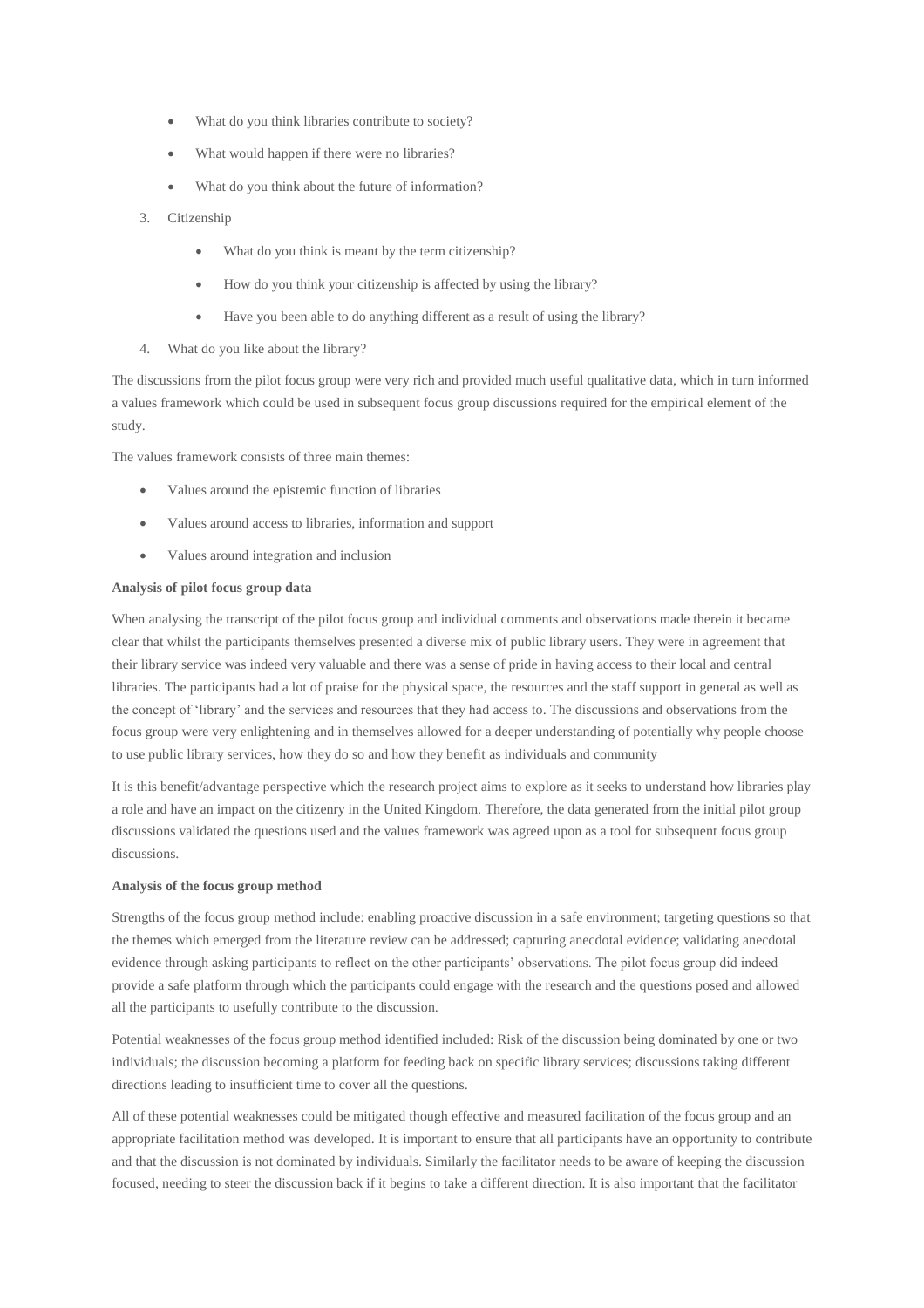uses accessible language, meaningful to the participants. For example most library users are unaware that they are participating in the exchange of social and transactional capital. Similarly, participants are not familiar with making conscious 'citizenship' decisions and the focus group questions and discussions need to be developed accordingly, taking this into account, but also ensuring that the research questions are addressed.

The pilot focus group had been well planned and executed and it was recommended that the same approach was taken for the future focus groups required for the research, making full use of the values framework that had now been developed. Some of the questions were amended to ensure clarity and understanding, which subsequently helped in keeping the discussion focused on the research questions.

## **Empirical study – Phase one (2015)**

Approximately 30 public library authorities were then approached in order to obtain a representative selection of UK public library users, whilst at the same time trying to account for different types of library administration (i.e. county councils, city councils, urban and rural areas). From the responses received and the requirement to have a representative mix of library authorities, the following library services were then selected and used for the necessary sample:

- Liverpool (City council authority)
- Newcastle (City council authority)
- Edinburgh (City council authority)
- Lincolnshire (County council authority)
- Essex (County council authority)
- Devon (County council authority)
- Redbridge (Metropolitan borough council authority)
- Sutton (Metropolitan borough council authority)

During the Autumn and Winter of 2015, focus groups, with up to ten participants in each, were convened and carried out in each of the chosen localities as the first phase of the empirical study. Participants discussed and shared their experiences of using public library services and reflected upon how their library usage had affected them. A total of 53 participants were involved in the phase one focus group, which allowed for a critical mass of reflective and anecdotal data to be gathered in order to inform the research project.

#### **Phase two - Longitudinal method (2016)**

Focus groups can produce a number of different types of information and depending upon the research a large quantity of information might be desirable, for others, quantity might not be as important as the quality of the information (Fern, 2001). In the case of this research project both quantity and quality was required. The quantity had been addressed through the multiple focus groups approach, but it was felt another dimension was required in order to get the quality of information in order to fully inform the research question

Interval contingent design is acknowledged as an intensive method in social science research methodology. Interval contingent recording involves participants recording experience at regular and pre-determined intervals of time (Bolger and Laurenceau, 2013). Studies also suggest that longitudinal studies are effective ways in observing and evidencing social development (Lewis and McNaughton Nicholls, 2013) therefore a longitudinal approach was an integral part of the research method which meant that each of the focus groups needed to be convened on multiple occasions. A longitudinal approach means that each group of participants would therefore be re-convened on multiple occasions at pre-determined periodic intervals. This enables participants to reflect back on their most recent library usage and to discuss its impact and value in a current and personal context. Reconvening focus groups in which the participants are familiar with each other, also allows for a deeper and more open discussion, which in turn enables deeper and richer data to be obtained.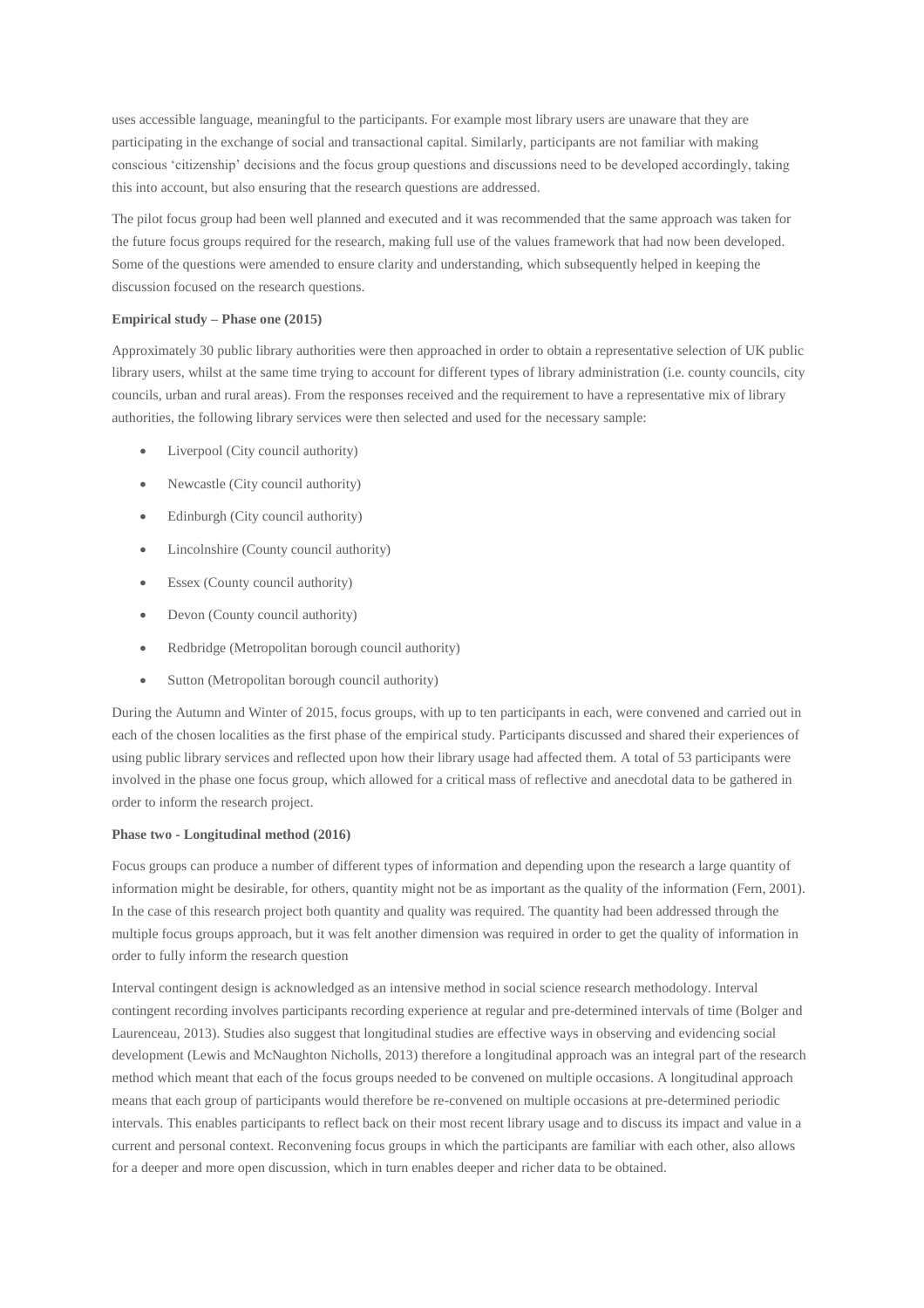A second round of focus groups (phase two) was completed during 2016 in each of the original locations, with as many of the original participants as possible. During the second round of focus groups, participants were asked to discuss and reflect specifically on their personal development and involvement in their communities during the previous 8-12 months (the period of time in between focus groups), and whether any of this had been facilitated through their library use. These themes were intended to generate more reflection and to focus in on both individual and community learning and development afforded through public library use. This has been the case and a mid-way analysis of the data suggests that a further round of focus groups are required in order to explore further some of the concepts which have come out of the first and second round focus groups.

Therefore, in order to further contribute to both the quantity and quality of information and data required for the research project a third and final round of focus groups is planned for Winter 2017, in which participants will be asked to focus on the generation and exchange of social and transactional capital and the role of the public library within the Information Society.

### **Analysis and findings of longitudinal data**

The focus has been on the methodology applied to the project, and how this has been informed. Coding and analysis of the first two rounds of focus group is currently underway, but a full presentation of the findings will not be possible until the third and final round of focus groups has been completed. However, at this stage it is possible to report the main trends and themes identified through the research so far, and these include:

- A focus on the epistemic function of libraries as being primary to libraries achieving their social missions
- Print monographs being perceived of the main vehicle for the dissemination of knowledge and information
- Community ownership of public libraries
- Embedded digital citizenship within public library provision
- Inclusive and accessible libraries allowing for capital to be generated and exchanged

# **Conclusion**

This paper has discussed the advantages of a longitudinal focus group methodology in public library performance measurement research. The methodology which has been applied is not widely used in Library and Information Science research but the empirical study is now far enough developed that the validity of the method can be discussed. The paper and discussion are therefore of value to anyone with an interest in the use of longitudinal focus groups, as a qualitative method for measuring and demonstrating library performance.

#### **References**

Bell, D. (1973), *The Coming of Post Industrial Society: a Venture in Social Forecasting*. New York: Basic Books.

Best, S. (2003), *A Beginner's Guide to Social Theory.* London: Sage.

Bolger, N. and Laurenceau, J-P., (2013), *Intensive Longitudinal Methods: an Introduction to Diary and Experience Sampling Research*. New York, Guildford Press.

Brophy, P. (2006), *Measuring Library Performance: Principles and Techniques*. London: Facet Publishing.

Chartered Institute of Public Finance and Accountancy (2017), "CIPFA analytics and research", available at: <http://www.cipfastats.net/>

Duff, A. (2000), *Information Society Studies.* London: Routledge.

Fern, E. (2001), *Advanced Focus Group Research*, Thousand Oaks, Sage.